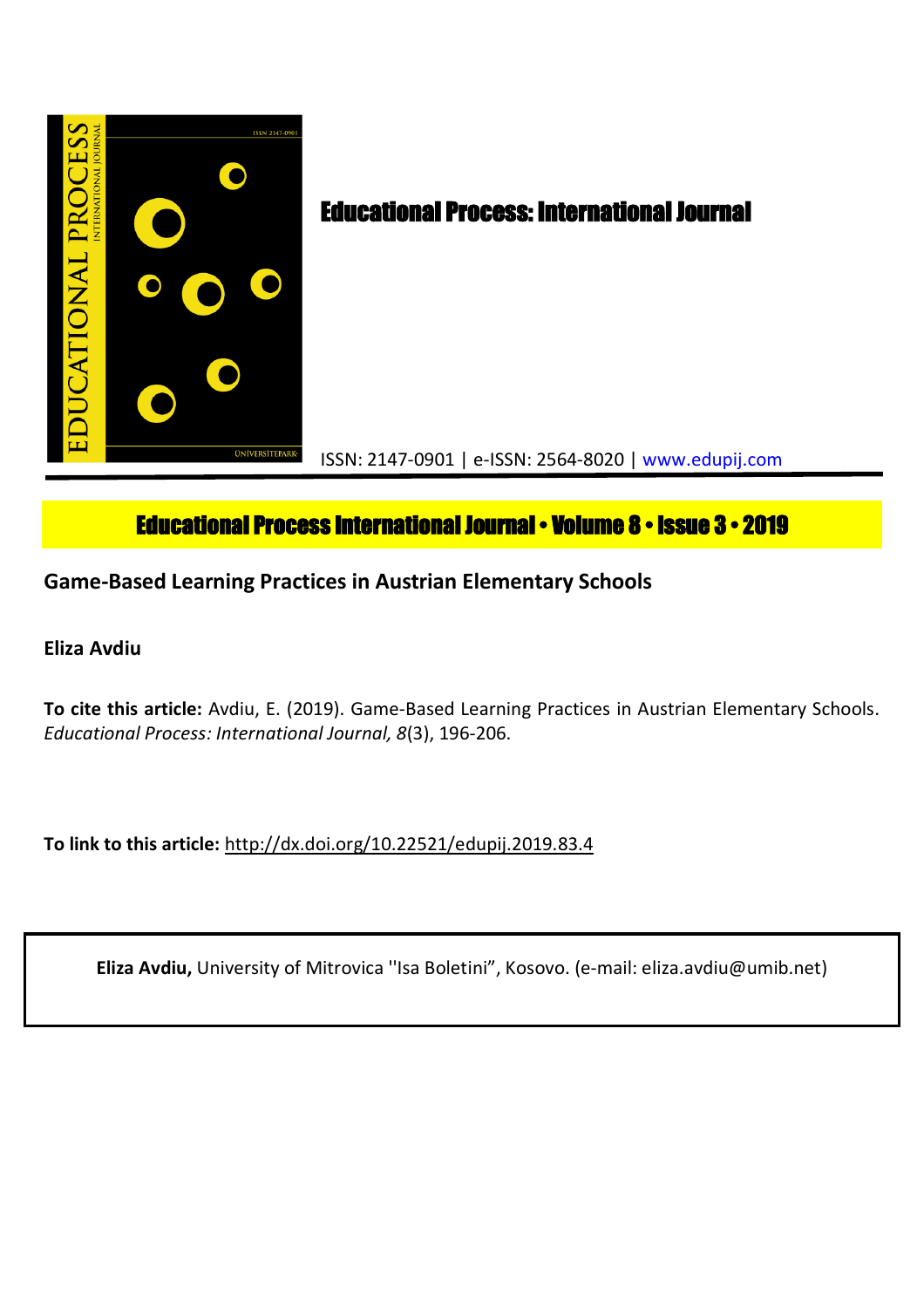# **Game-Based Learning Practices in Austrian Elementary Schools**

# ELIZA AVDIU

## **Abstract**

Contemporary literature studies show constant changes in the world of learning and teaching, and over the years game-based learning has been considered one of the most effective ways to learn something new. The purpose of this research was to understand the teaching practices used in game-based learning, and its importance in the elementary school teaching process. The study involved 24 teachers from six elementary schools in Austria. Semi-structured interviews were used. The research extended over a two-month period, including the researcher's observations and participation in classes. The results of this study are based on the descriptive analysis of teachers' views. According to the study's findings, but also from the researcher's observations, it is understood that game-based learning in Austrian elementary schools is a common teaching practice, which establishes the context of game-based learning that is fun and productive for children. Also, the results from this study illustrate the activities that teachers apply in different subjects, and show the different capacities and skills that children develop through games. According to teachers, game-based learning presents ongoing challenges related to finding and designing diverse game activities, and adapting their learning to the needs and interests of pupils.

**Keywords:** Game-based learning, pupils, elementary education, teachers.



 $Xef$  DOI: 10.22521/edupij.2019.83.4

………………………………………........….....………………………………...……………

EDUPIJ • ISSN 2147-0901 • e-ISSN 2564-8020 Copyright © 2019 by ÜNİVERSİTEPARK edupij.com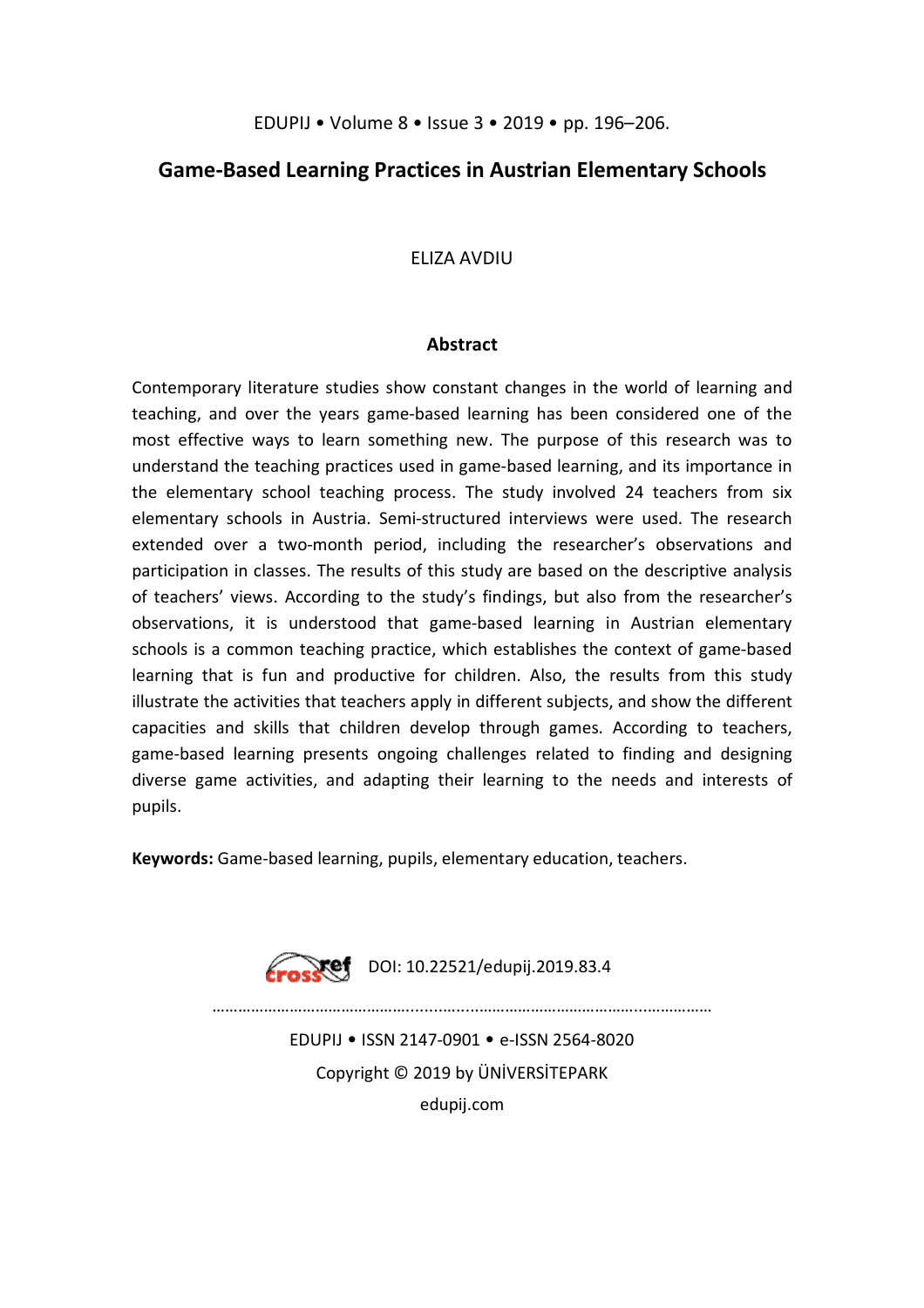#### **Introduction**

Game-based learning is considered by many researchers as a teaching method that encourages children to participate in active learning by working together, which helps each individual develop their own skills and abilities, as well as to develop positive values.

Game-Based Learning simply means including knowledge matter of subject into games (Dadheech, 2019). During games, pupils do not feel like they are learning, and the knowledge gained through games is remembered longer than the knowledge gained in other ways (Dragoviq, Rovçanin, & Gazivodaa, 2012). Games can effectively trick students into learning while they engage with the material (Matthew, 2019).

In primary schooling, children learn reading, writing, counting and much more. However, the ability to learn all these things and to get along well with other children, is exercised and developed by the child at an earlier stage, through play. This means that playing is not only for pleasure, but also directly relates to their future success in school (Bodnar, 2019).

The Austrian elementary education curriculum focuses upon learning methods and materials through game-based learning. In designing teaching at the primary school level in a way that is appropriate for children, and is both lively and stimulating. Teachers have to impart various learning techniques based on the circumstances, and try out various forms of learning that are deemed appropriate to primary school education (EURYDICE, 2019).

Educational goals are important ingredients of engaging games in learning, and is the most important element in enabling learners to earn new skills. When creating games for learning, the appropriate educational structure must be established in order to construct training that is professional and not just the playing of simple games. This is something that cannot be done with a serious games authoring tool (Teyssier, 2016).

While incorporating games and game-based learning into the classroom has proven to be successful, not to mention popular among students, it can also be a difficult task. No matter how relevant game-based learning has become, over 80% of teachers view games as challenging to successfully weave into curricula and to utilize them effectively in the classroom (Denham, Mayben, & Boman, 2016).

According to researchers, primary schools' aims are that students acquire certain basic fundamental skills. The opportunity is offered to school children to develop their cognitive, emotional, affective, social, and physical dimensions, and to acquire a certain level of obligatory knowledge. Primary education offers itself as a formative school which, by means of the alphabet of disciplines, gives the ability to exercise different powers of thought, thus providing an introduction to the development of reflective and critical thought (Sclaunich, 2011).

Games can enhance the social skills of students as well as improve their skills in understanding and problem solving (Kirikkaya, Iseri, & Vurkaya, 2010).

The literature often speaks of integrative didactics which aim at an active involvement of the subjects, which facilitate the involvement and motivation of young learners. This approach also aims to avoid reactions of boredom – and together, all these characteristics describe game-based learning activities (Sclaunich, 2011).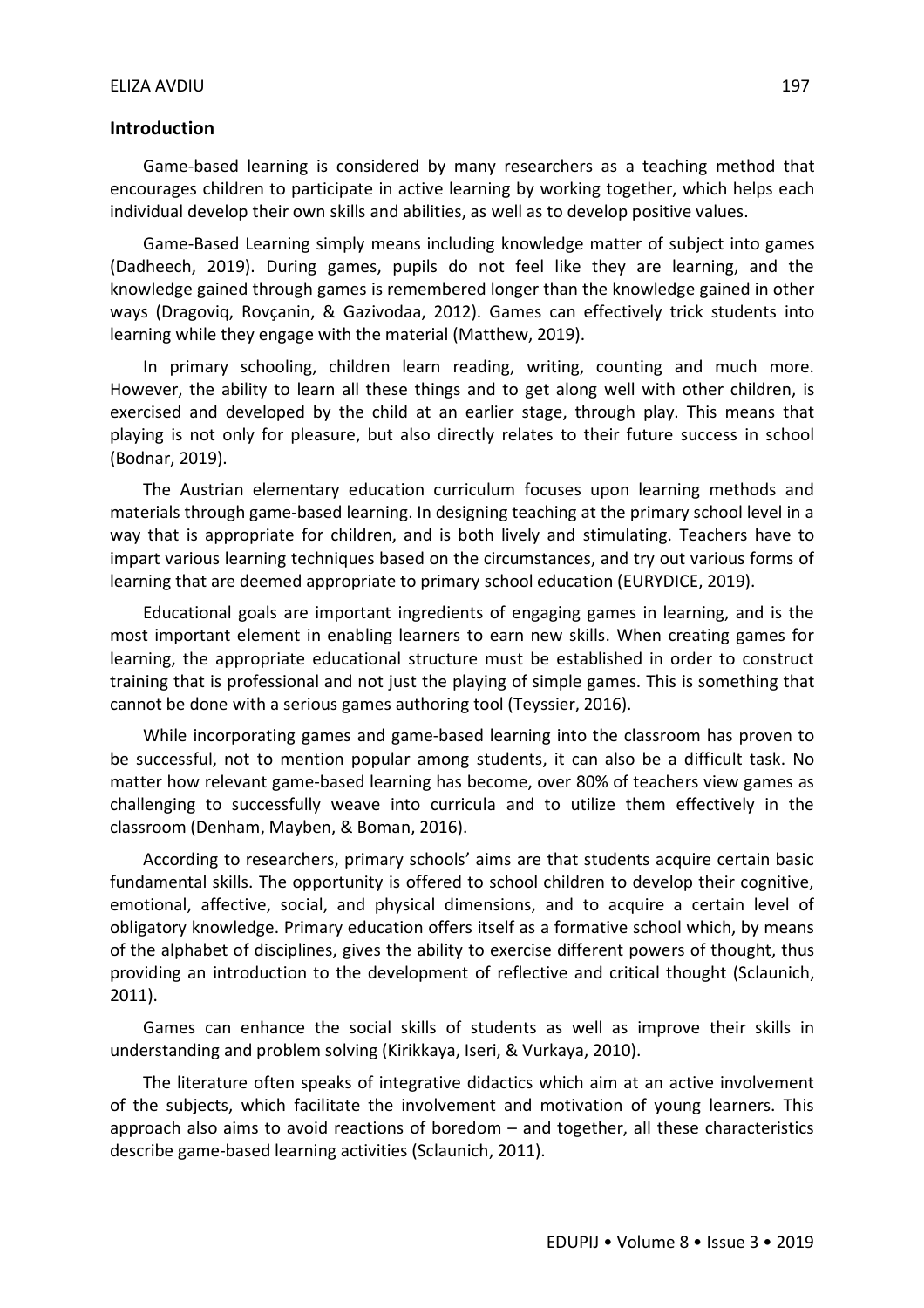Walker also suggests using games as a way to discreetly combine difficult course content with opportunities to practice different skills in a low-stakes, engaging environment as "students benefit from experiencing an interactive classroom in which they actually learn material rather than just memorize it for an exam" (Matthew, 2019).

Regardless of the format of the game, students can simultaneously build their problemsolving skills while having fun throughout the process where an instructional game is welldesigned (Harris, 2009; MacKenty, 2006).

Researchers speak of games as an integrative didactic instrument, aimed at the active involvement of subjects, and which manages to include, motivate, and avoid boredom reactions – all of which are characteristics that describe gaming activities (Sclaunich, 2011).

Marzano (2010) explained that of the 60 studies he had been involved in regarding the effects of games on student achievement, "on average, using academic games in the classroom is associated with a 20-percentile point gain in student achievement" (p. 71).

Bruner suggested that children can learn through the process of play which is not an activity in itself but a tool to comprehend aspects of literacy, numeracy, and anything in the environment around them (Bruner as cited in Smidt, 2006).

Bruner, Jolly, and Sylva (1981) underlined how playing games constitutes the principal activity of childhood. According to him, the game in fact enables the individual to feel free from contextual limits, when we play, we concentrate on what we are doing and not why we are doing it, we are absorbed in the game, and therefore free from everything that surrounds us.

Learning games is based on five major dimensions that contribute to the game-based learning efficiency of students, and are identified as; learning environment, learner, pedagogy, context, and teacher (Ucus, 2015).

The empirical part of the current study is based on the context of game-based learning conducted at elementary schools in Austria.

Since the Austrian Elementary Education Curriculum focuses on game-based learning, as one of the current challenge teachers face to incorporate a variety of activities and methods to maintain students' attention and interest, the current study is an attempt at understanding game-based learning as one of the primary issues in education today. Therefore, the research question for the current study is,

"What are the practices of game-based learning in elementary schools?"

The organization of the categories for teacher questions is based on the proposed multiyear definitions, such as: Games that best integrate into the existing curriculum (Harris, 2009, p. 26), Games which meet the objectives of the topics being taught (MacKenty, 2006, p. 48), and Elementary school teachers' views on game-based learning as a teaching method (Ucus, 2015).

These categories were then subdivided and subcategories later modified following pilot interviews.

Participant teachers were asked the following interview questions:

As a teacher, how do you define game-based learning in elementary education?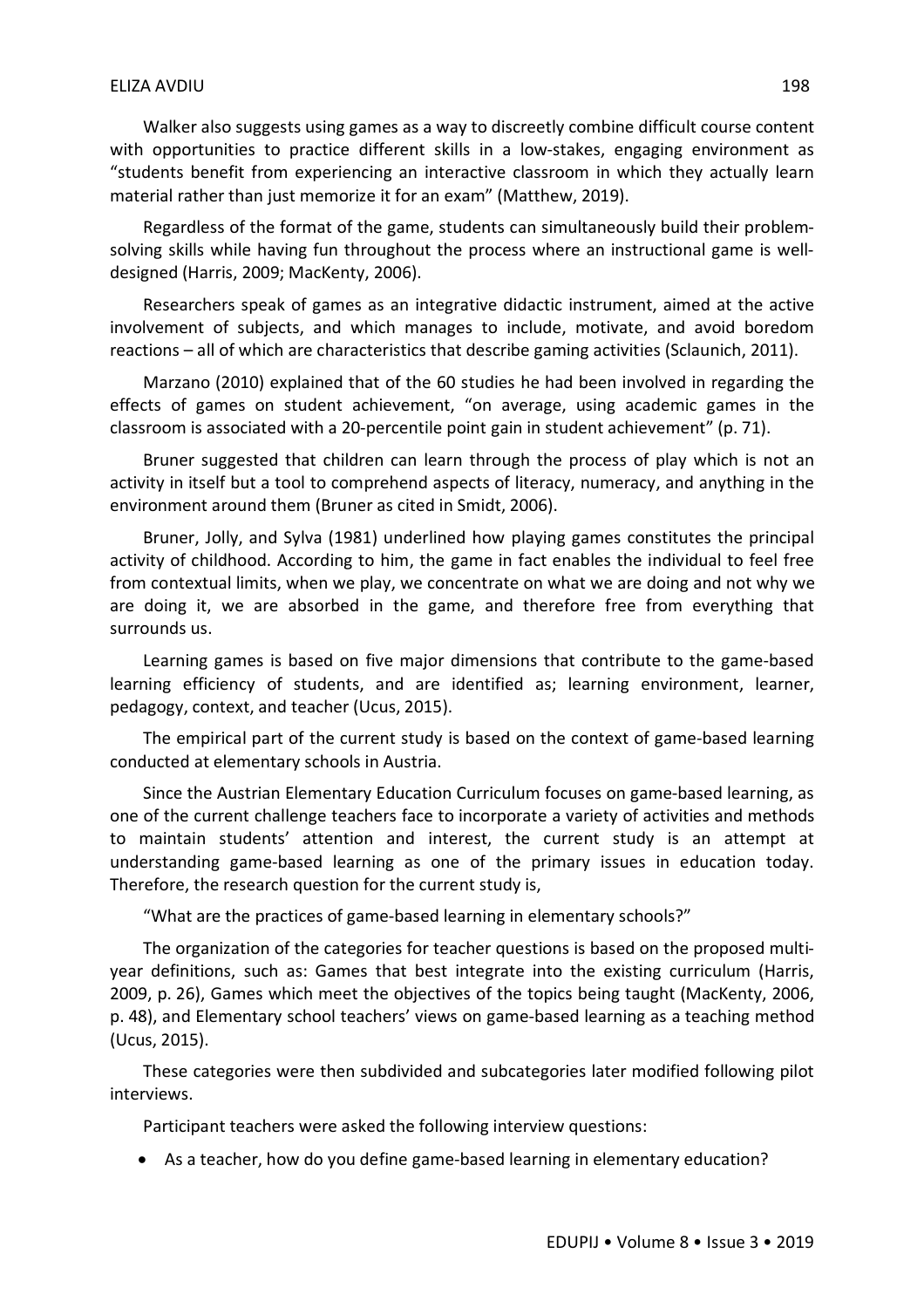- What are your views on the importance of game-based learning in elementary education?
- What are your views on which game-based learning activities are applied most frequently in the classroom?
- What examples do you know of instructional games that best integrate into the teaching content?
- What are your views on the selection of instructional games used in the classroom?
- What are your views on the difficulties of implementing game-based learning in elementary education?

The aim of also gathering researcher observation data was to help improve the researcher's understanding of the issues related to game-based learning, but also to understand other education issues in general.

## **Methodology**

#### *Research Model*

The qualitative method was employed in this research. Following the descriptive approach, interviewees were each asked about their individual experiences, beliefs, values, knowledge and their perceptions about acts and cases (Yıldırım & Şimşek, 2006).

As prescribed by descriptive research, other data sources were interpreted such as observational notes and conversations held with teachers (Johnson & Christensen, 2017). The purpose of the interviews was to describe, through the voice of the teachers, their practices in the application of game-based learning, and its importance within elementary education.

#### *Participants*

Teacher interviews (*N* = 24) were conducted in six elementary schools in Austria. One of the schools included in the study provides multi-grade teaching, which includes preschool as well as first and second grades. Maximum variation sampling was employed for the selection of the teachers (Yıldırım & Şimşek, 2006). The distinguishing criteria set out in the study were the teachers' education level (Bachelor's and Master's) and their level of work experience.

#### *Data collection*

The data sources used were semi-structured interviews and researcher observation in order to understand the teachers' practices when applying game-based learning.

The interview form and questions were reviewed by a "Padagogishe Hoschule" university expert, and the interview questions were redesigned and updated after conducting a pilot interview. The school principals were contacted via email, and teachers recommended by the principals were then interviewed. The schools were regularly observed over a two-month period (September 2018 and January 2019). Teachers were interviewed during the last week of each 1-month school visit. During the classroom visits, other aspects were also observed such as the classroom environment, the types of games (of different form and material) that the teachers used with their pupils, the grouping of pupils during game-based learning, ways of cooperating during games, the work tools employed, the physical classroom environment, plus many other aspects that were considered beyond the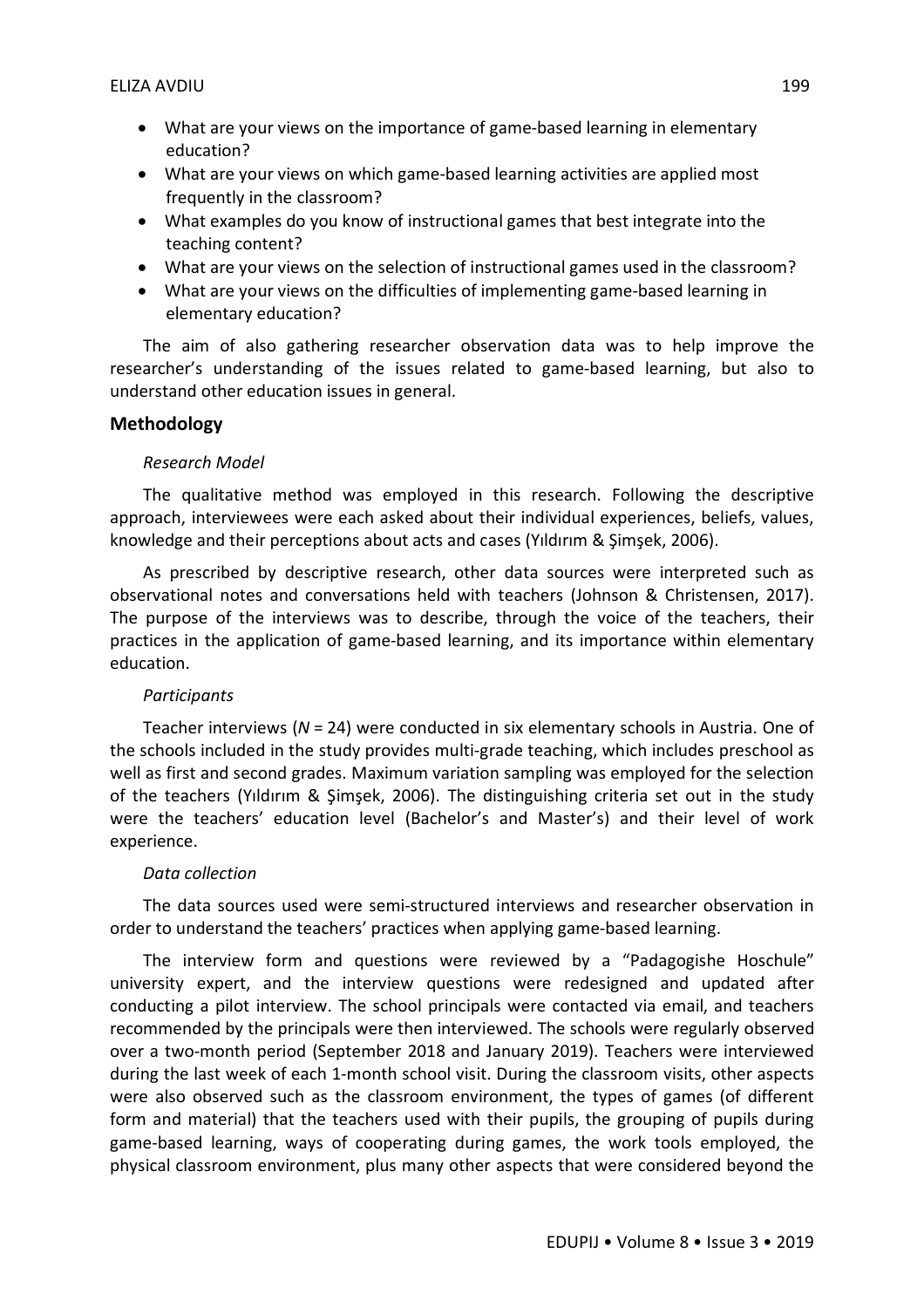#### ELIZA AVDIU 200

focus of the current study. In this research, the aim was to only cover issues related to the prescribed research question; however, the observation during this period of other issues that were not the focus of the study, but which were undoubtedly important elements of the learning process, helped form a better understanding of the teachers' practices, and to correlate them to the data from their responses.

#### *Data Analysis*

Descriptive analysis method was used in this study. Interviews were recorded with digital audio recorders and then the data were analyzed. The duration of the interviews ranged from 15 to 30 minutes. In this research, the names of the interviewed teachers were coded with the first letters of their name and then recorded. The analysis started with reading the teacher narratives in which they described their various teaching practices and principles, often illustrating them with teaching situations from their own classes (Riessman, 2008).

The reliability of the study was calculated based on the Agreement / Agreement + Disagreement x 100 formula as suggested by Miles and Huberman (1994), and the reliability of the study was found to be 91% (Yıldırım & Şimşek, 2006).

The following section presents the results according to the research questions, derived from the teachers' interpretations and illustrated with learning situations from their classroom experiences.

#### **Results**

The following presents the results of the data obtained from the teachers' interviews. Answers are listed in separate tables for each interview question.

| Table 1. Teacher definitions of game-based learning in elementary education |                                                                                                                                                                      |
|-----------------------------------------------------------------------------|----------------------------------------------------------------------------------------------------------------------------------------------------------------------|
| Master's degree                                                             | Learning by doing, learning through activities is something<br>you cannot learn from theory, learning by having fun,<br>motivating children, fun learning strategies |
| Bachelor's degree                                                           | Actively learning by doing, learning from experience, active<br>and fun learning strategies, learning through activities                                             |

From the teachers' perceptions, it can be seen that game-based learning means learning through activities, learning by having fun, learning by doing, and fun learning strategies. One teacher with a Master's degree stated that "Applying game-based learning means motivating children to do something we want them to do, and playing is the easiest way." This is because children only want to play and teachers want them to learn. When these two are combined the outcome is more successful. Also, a teacher added that when children learn through games, it is not perceived by the children as learning, because they do not feel that they are learning, whereas in actuality they are.

A teacher with a Bachelor's degree stated that game-based learning means learning from experience, socializing while learning, and changing learning by introducing new elements that are seen as fun by the children.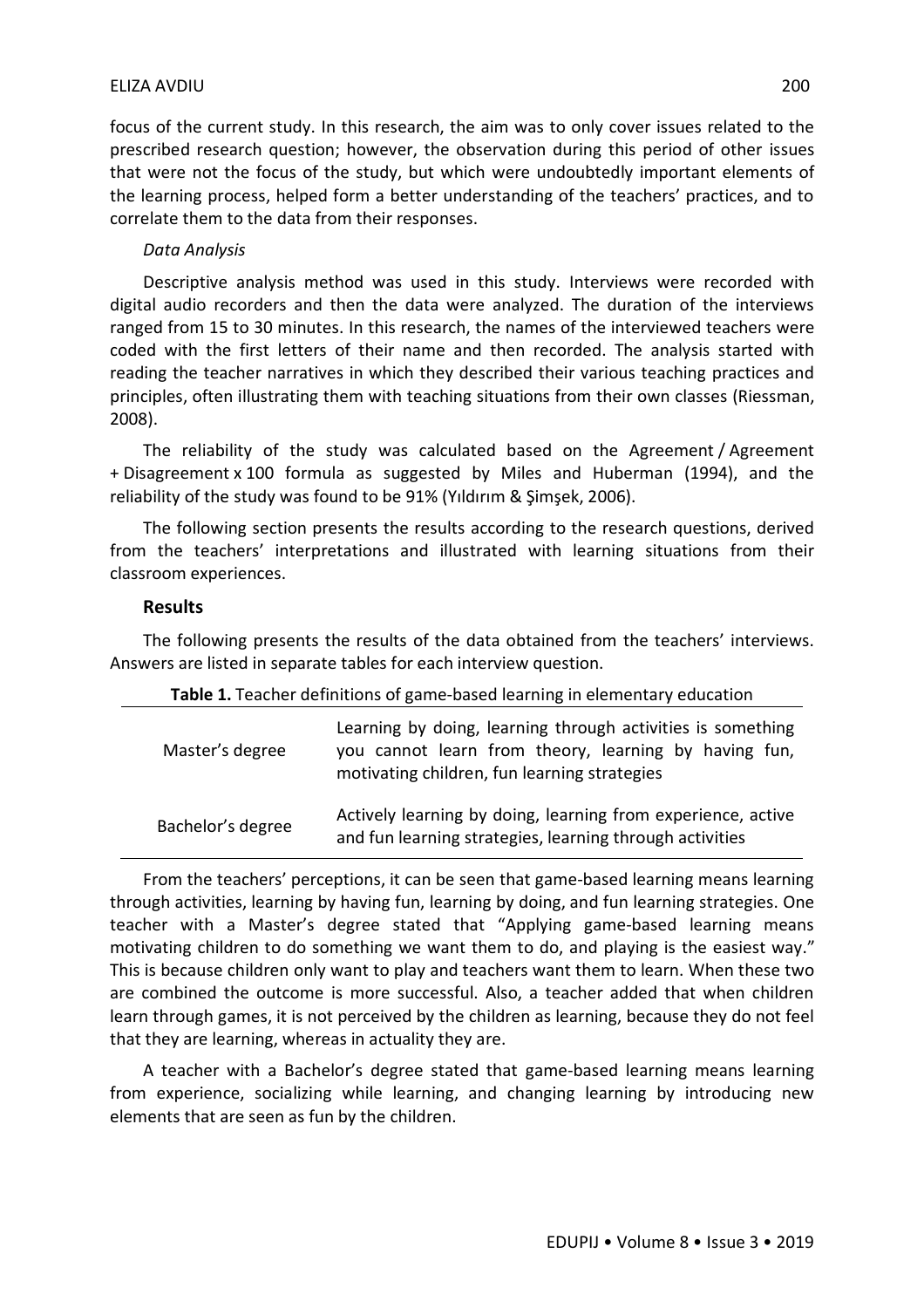| education |  |
|-----------|--|
|-----------|--|

| Master's degree | Improves learning, learning to understand, developing skills (problem<br>solving, critical thinking), opportunities to integrate teaching<br>purposes, any skill and or behavior can be tested through games,<br>finding the sense of the game for children. |
|-----------------|--------------------------------------------------------------------------------------------------------------------------------------------------------------------------------------------------------------------------------------------------------------|
| Bachelor degree | Developing social skills and relationships, achieving learning goals,<br>fostering interest in learning, improving pupil learning.                                                                                                                           |

From interpretation of the teachers' answers in Table 2, it can be seen that the importance of using games in teaching focuses on the achievement of learning objectives, improving learning, and developing pupils' skills, but that the goals of some teachers vary.

A teacher with a Master's degree stated trying to make the children find things out themselves. The teacher did not considered themself as someone who simply creates motivation through games and transfers information, but believes that it is not important for children, explaining that;

I try to get a sense of the game from the children, and I do this by asking: Why should you do it?, What is your purpose?, How you can get there?, and How you will find the way to get there?

and then we play that game. Another teacher added that while the curriculum requires teaching and learning in a practical way, that their results should be instantly measurable, and that game-based learning provides the best opportunity to test each skill and behavior.

While one of the teachers with a Bachelor's degree emphasized that school play is very important for children to understand that schools are not only about rules, questions and answers, but also fun, awakening children's interests, and that this interest is enabled by setting the context of game-based learning.

**Table 3.** Teachers' views of game-based learning activities most frequently applied in elementary education

| Master's degree   | Games for kids with special needs, encouragement games, problem<br>solving, card games, Lego games, writing and reading development,<br>communication development, spare time games, competitive<br>games, logical thinking development games, and video games.       |
|-------------------|-----------------------------------------------------------------------------------------------------------------------------------------------------------------------------------------------------------------------------------------------------------------------|
| Bachelor's degree | Competitive games, Lego games, memory games, motor skills<br>games, concentration games, something to research games, logical<br>thinking games, writing and reading games, social games and<br>communication games, problem solving, card games, and video<br>games. |

Table 3 shows that all of the participants agreed on the use of competitive games, games for developing logical thinking, video games, writing and reading development, communication development, card games, Lego games, and problem-solving games. Most of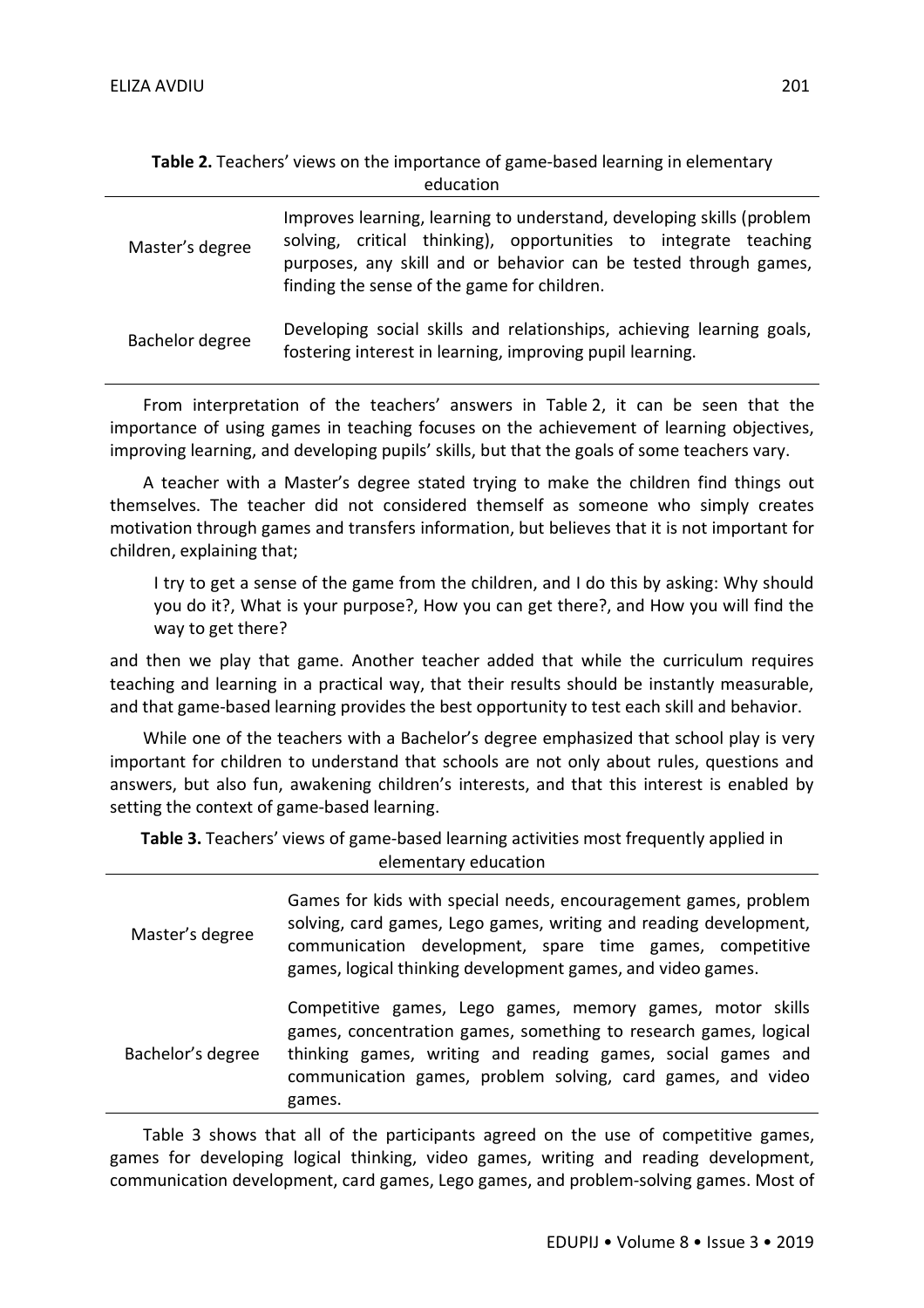the teachers explained that they mainly used game activities from Montessori materials, especially for children with special needs, and also for encouragement games. One teacher with a Master's degree stated often letting children choose what to play during their spare time, believing that some games were too basic for them. Some teachers with a Bachelor's degree pointed out that they applied a lot of memory games, motor-skill development games, and concentration games. One of these teachers emphasized games to research something, and said that pupils do not always have to practice the knowledge that others have discovered, but through the frequent use of exploration methods pupils can become future discoverers.

**Table 4.** Examples of instructional games that better integrate into teaching content

| Master's degree   | Card games in English language classes (repeating new words<br>through mime so pupils think and reflect), games of various forms<br>for the development of logical thinking, often in mathematics<br>(pupils in groups use shapes to construct objects shown in figures,<br>and have to find a way that leads them to the final form), label<br>games in language classes and integrated subjects (e.g., finding<br>negative and affirmative sentences), and clothesline (teaching of<br>characters in language and math classes). |
|-------------------|------------------------------------------------------------------------------------------------------------------------------------------------------------------------------------------------------------------------------------------------------------------------------------------------------------------------------------------------------------------------------------------------------------------------------------------------------------------------------------------------------------------------------------|
| Bachelor's degree | Label game for learning letters, games for calculating math<br>problems, drama player (when producing fashion shows, where<br>two teachers work with two groups of pupils; one group designs<br>the show, while the other group does the acting, and then they<br>write the story, costumes, etc.), Lego games where they learn<br>addition and subtraction (e.g., build a house and calculate how<br>many bricks to add and remove).                                                                                              |

Table 4 shows that teachers use types of games that they consider to be important, especially in language-based subjects such as tag games, and then integrate them into science and math subjects. One of the examples explained by teachers with a Master's degree is the label game in language classes, where on one side of the sheet it says "I do the tasks" and on the other "I don't do the tasks," and by opening and closing the sheet the pupils learn the affirmative and negative sentences, after which the pupils create 10 new affirmative and negative sentences that they then have to present back using sheets of paper that are cut and colored, and then they discuss and compare.

Some of these teachers reported card games in various forms, while most teachers with a Bachelor's degree mentioned calculation games, drama player, and Lego.

One teacher with a Bachelor's degree explained the clothesline game, whereby the lesson begins with a song about the autumn season, then they take a rope and use colored sheets of paper for hanging up the pupils' thoughts on what they sang, what are the characteristics of autumn, and then relating them to adjectives. While one teacher with a Master's degree gave another example for the subject of mathematics; when pupils learn addition and subtraction, they play with fingers and sticks so as to develop their motor skills, and when they ask children 2 weeks later to subtract or add, they know how to do it without using their fingers or sticks.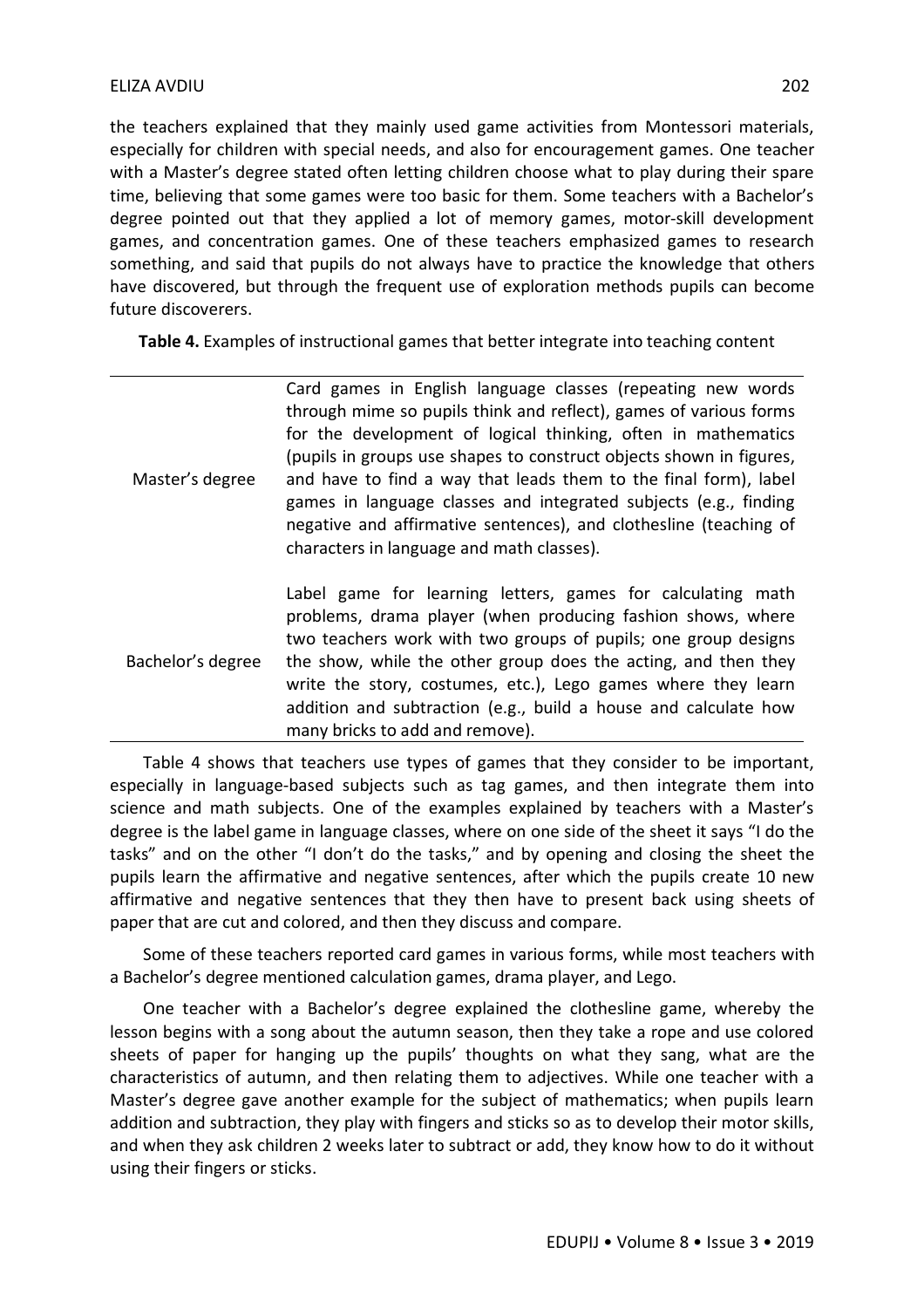**Table 5.** Teachers' views on how they select instructional games used in the classroom

| Master's degree   | Think and choose, pupils' interests, match to curriculum, pupils'<br>needs, pupils' level, and pupils' needs according to learning<br>objectives.              |
|-------------------|----------------------------------------------------------------------------------------------------------------------------------------------------------------|
| Bachelor's degree | According to the level of pupils, relational to other subjects, teaching<br>characters, according to learning objectives, and relational to<br>learning goals. |

From Table 5 it can be seen that the teachers with Bachelor's and Master's degrees adapt the games of instructional characters, but also adapt the game to the needs of the pupils and their level of knowledge. However, most teachers with a Bachelor's degree explained that this is where the secret to choosing games lies, not to always use the same games, but to incorporate as many ideas from different subjects as possible, to generate the pupils' interest and relate it to the learning goals. Some teachers with a Master's degree reported the new "think and choose" model that has begun to be implemented this year in schools, according to which children can choose what they want to play as soon as they come to class, and this works very well.

**Table 6.** Teachers' views on difficulties of game-based learning in elementary education

| Master's degree   | Time management, pupil outcomes are not always as planned,<br>preparing teachers with new game ideas, pupil behaviors, and<br>managing activities.                                                    |
|-------------------|-------------------------------------------------------------------------------------------------------------------------------------------------------------------------------------------------------|
| Bachelor's degree | Time management, sometimes pupils cannot handle losing games,<br>pupil outcomes are not always as planned, teachers' effort and skills<br>in designing different games, and pupils with bad behavior. |

Table 6 shows that teachers' problems center on time management, teachers' skills and effort in designing different games, pupils with bad behavior, and that pupil outcomes are not always as planned. One teacher with a Master's degree said that "I often apply outdoor games with one group of pupils in the classroom and the other outside the classroom, and we're not always two teachers in the classroom; this makes it difficult to manage activities." Some teachers with a Bachelor's degree said that during competitive games, some pupils find it difficult to accept losing, and that they try to make them understand and learn that it is a part of life.

#### **Discussion and Conclusions**

In general, the teachers defined game-based learning as learning by having fun, learning by doing, and learning through activities. Even in the literature, Game-based learning is defined as lessons which are competitive, interactive, and allow learners to have fun while gaining knowledge (Diamond, 2003). The teachers focused on the fact that games motivate children, and when teachers set learning goals for games, children feel that they are having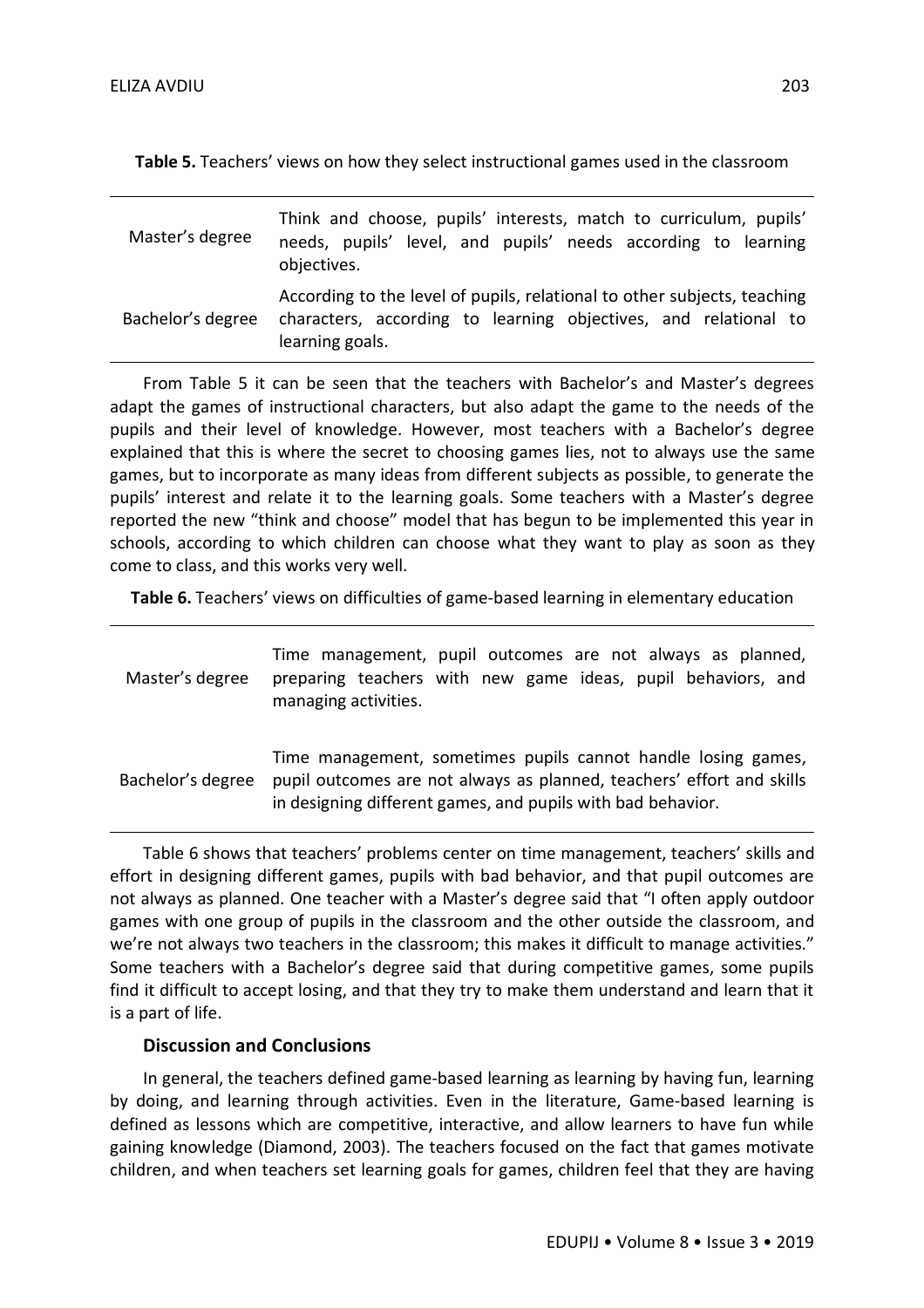fun while they are learning. This means that pupils play together while learning, especially when learning something they cannot easily learn.

Teachers emphasized the importance of game-based learning, mainly for achieving learning objectives, improving learning, and for the developing of pupils' skills. The teachers explained that the importance of game-based learning lies in letting the children find the sense of the game themselves. Most teachers use games in order to obtain pupil outcomes, i.e., games through which children have fun, express their emotions and skills, and have no fear at all. Game-based learning has been found to promote a positive attitude towards learning and to develop memory skills, along with its potential to connect learners and help them build self-constructed learning (Cojocariu & Boghian, 2014).

During games, teachers put the context of learning into many things that children know or do not know; in most cases they do not understand that the teacher is evaluating them, or that they are evaluating each other. The teachers also reported that while the curriculum requires teaching and learning in a practical way, and that their results should be instantly measurable, it is clear that games should be as attractive as possible for the children in order to convey the desired information and reach the set goal. The researcher's observations also showed that applying games within the classroom setting was common practice in the schools studied.

The teachers used competitive games, games for developing logical thinking, video games, writing and reading development, communication development, card games, Lego games, and problem-solving games. Game activities from Montessori materials formed part of the work for all the participant teachers. The results of the current study showed that teachers apply activities according to the age of their pupils. Thus, in the first two grades they used games from Montessori materials, and other games for the third grade. Additionally, logical thinking was used more in math, while experimentation and something to research games were used in science classes in order to explore something, because pupils want to know what the results are, but not just to receive answers from those who previously discovered them.

The teachers with a Master's degree indicated that they used game activities during their leisure time, and that they allowed the pupils to choose their games themselves. The use of games in "leisure activities" and "physical games and activities" encourages reflection and understanding of learning (Ucus, 2015).

From the examples of the activities provided by the teachers in the current study, it was understood that games were more integrated into the development of literacy, which is considered very important and fundamental for the lower grades. Also, that they could be integrated into any subject, as well as in a variety of activities of competitive problemsolving and motor skills development games, where children can win or lose, because often one is faster or better, and they can acquire more points, or vice versa, and that they should also learn about losing as a part of real life, but not to practice it too often.

The teachers with a Bachelor's degree also explained drama-based play, where pupils read stories, create plays, share roles, choose costume designs, and perform, and this is seen as being great for children because it looks and feels like a show. Therefore, the importance of game-based learning lies in touching, feeling and seeing in order for something to remain in the pupil's mind. Thus, the emphasis is on concrete tools, which make children practice and therefore less likely to forget. The researcher's in-class observations noted that they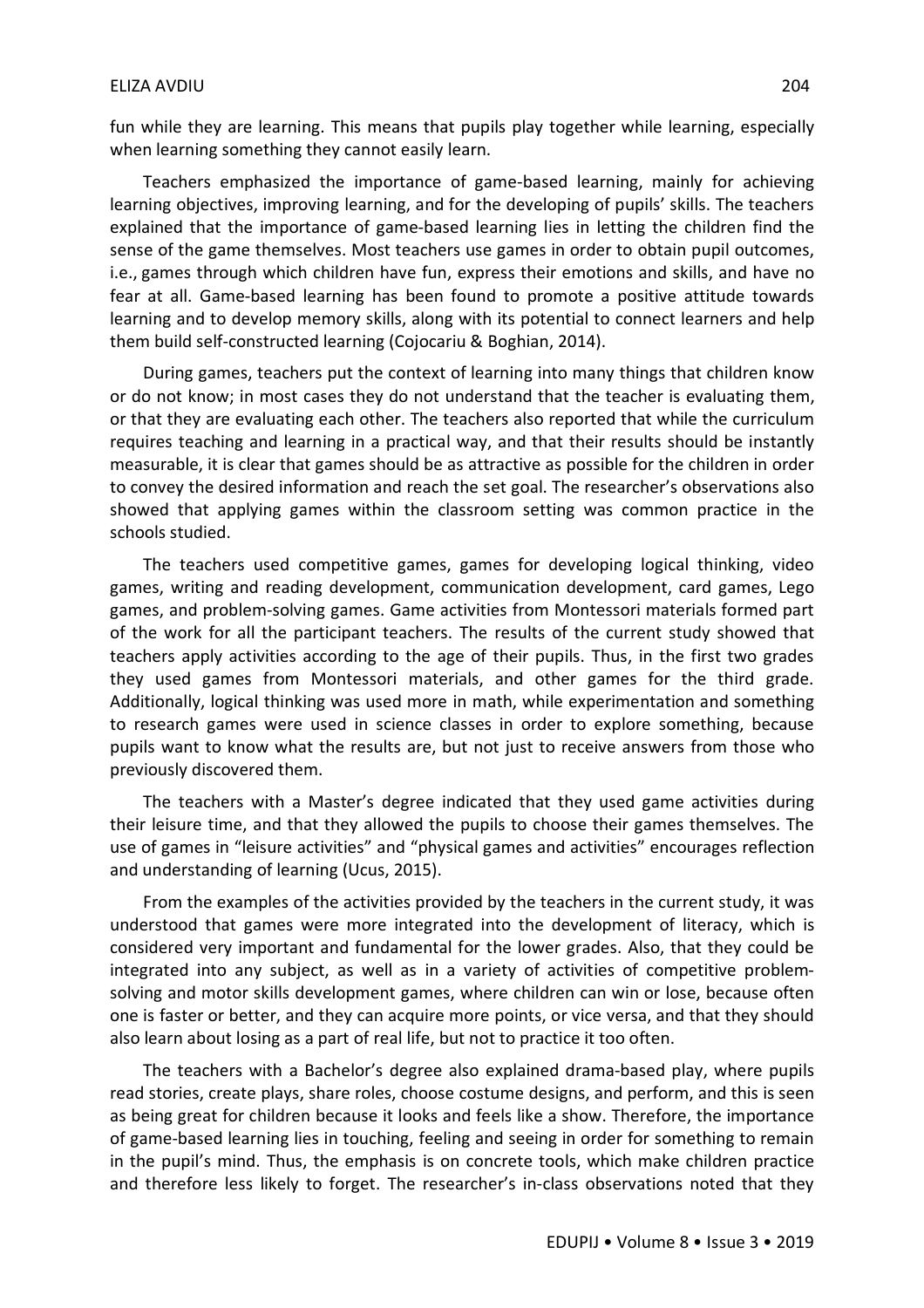possessed so-called game labs, with different concrete tools like objects, pictures and shapes of different materials and type.

Most of the games that the teachers practiced in the classroom were selected based on pupils' needs and knowledge level, and were of an instructional character. The teachers said that based on the learning topic, they would explore ideas on how to integrate them into different games, objectives, outcomes, and competences, and that they were committed to finding out how those objectives could be achieved. The results of those teachers with a Master's degree identified the new "think and choose" model, which has just begun being implemented at one of the schools, and provides children with the opportunity to choose what they want to play as soon as they come to school.

Teachers from both education levels agreed that they adapt the games in their lessons to the curriculum, but do not only play games in order to meet the demands of the curriculum, yet also develop the children's logical thinking and skills. It can be said that in addition to the teaching content, the wishes of the children were also taken into account, and that it is possible to combine the two where the lesson plan is quite open.

In general, the teachers experienced difficulties in managing time, pupils with poor behavioral standards, and in not always achieving the intended results. They also highlighted their efforts and challenges in the ongoing quest to design games to be played, how they could be played, and whether or not they could be included, given that pupils have different interests and needs. Another consideration for the teachers was that each time teachers should make it sufficiently interesting in order to stimulate the pupils' curiosity for learning, and that this presented a challenge for the teachers. On the other hand, certain activities have to be separated and led by two different teachers, which is sometimes a problem as two teachers are not always able to be present in the classroom.

Based on the researcher's observations in the current study, game-based learning is common practice among teachers. This is also confirmed by a question asked of the pupils during the observation, "How often are games applied in the classroom?" to which the pupils had no answer. The teacher explained that pupils find it difficult to distinguish when they are playing and when they are learning, because they are constantly engaged in gamebased learning.

#### **References**

- Bodnar, C. (2019, January 15). *Activities for Teaching Innovation: Game – Based Learning in the Classroom.* Venturewell. Update to post originally by V. Matthew. Retrieved from https://venturewell.org/game-based-learning/ on March 9, 2019.
- Bruner, J. S., Jolly, A., & Sylva, K. (1981). Il gioco. *Ruolo e sviluppo del comportamento ludico negli animali e nell'uomo [Play – Its Role in Development and Evolution].* Rome, Italy: Armando.
- Cojocariu, M. V., & Boghian, I. (2014). *Teaching the Relevance of Game-Based Learning to Preschool and Primary Teachers*. *Procedia - Social and Behavioral Sciences, 142*, 640- 646.
- Dadheech, A. (2019). *The Importance of Game Based Learning in Modern Education*. The Knowledge Review. Retrieved from https://theknowledgereview.com/importancegame-based-learning-modern-education on December 5, 2018.